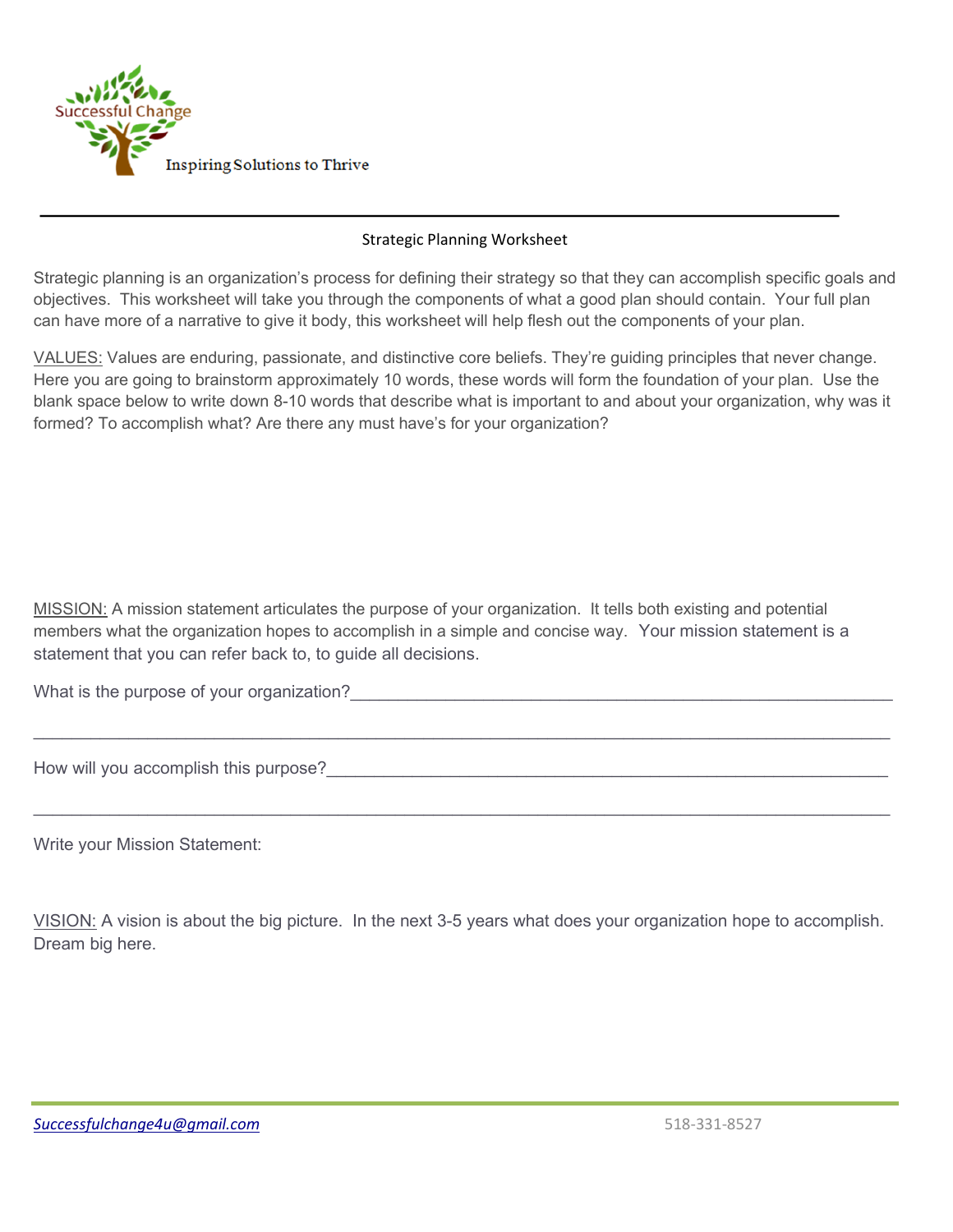

GET INPUT: To inform your plan it is important to receive input both internally in your organization and externally from your Stakeholders.

IDENTIFY YOUR STAKEHOLDERS: Identify those people and/or organizations that are impacted by your organization, this is the external group that you need to get input from.

List them here:

- 1.
- 2.
- 3.
- 
- 4.
- 5.

There are many ways to get input from your Stakeholders, you can hold focus groups, you can do in person or online surveys or you can do interviews. The important part about getting input is that you are consistent in your questions. List below 3-5 questions that will help you to receive input that can inform your strategic plan.

Once you have external input, it is time to get internal input. This is accomplished through the facilitation of a SWOT Analysis. A SWOT analysis informs you of your Strengths, Weaknesses, Opportunity and Threats. Doing this in a group is helpful to compare similarities and differences. List them below:

**STRENGTHS** 

**WEAKNESSES** 

**OPPORTUNITIES** 

**THRFATS** 

*[Successfulchange4u@gmail.com](mailto:Successfulchange4u@gmail.com)* 518-331-8527